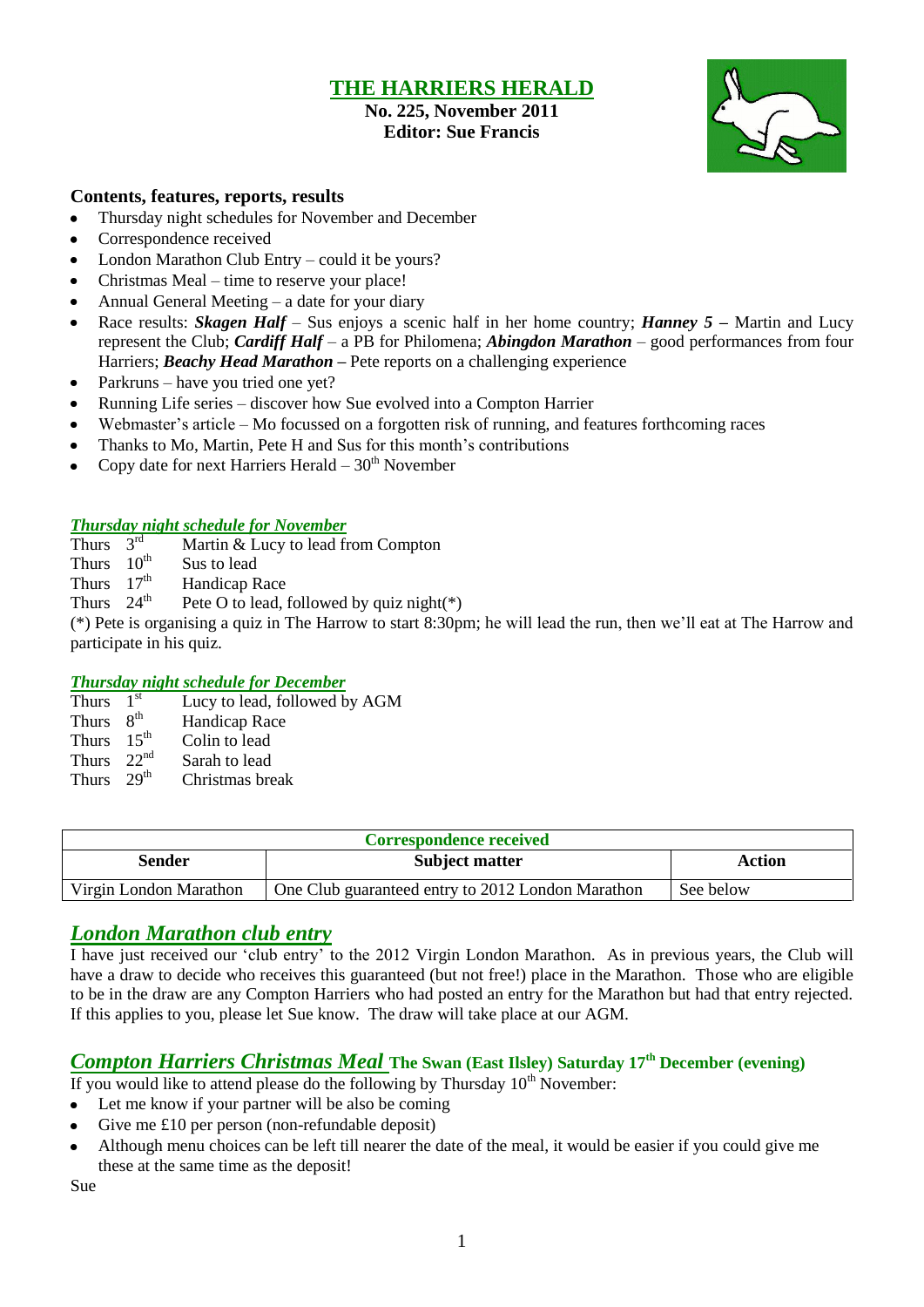# *Compton Harriers AGM, 1st December*

### **Martin**

As the end of the year approaches it is time to start thinking about the AGM. The AGM will be held in The Pickled Pig starting promptly at 8:00pm, after the run on Thursday 1<sup>st</sup> December.

Please could the committee members prepare a short summary of the previous year's activities?

If anyone has any issues they wish to be raised at the AGM, or wishes to step down from the committee, or wants to be considered for a position on the committee (chairman, club secretary, club treasurer, race account manager, membership secretary) feel free to contact me.

A copy of the agenda will be circulated in the near future.

## *Race Reports & Results*

# *Skagen Half Marathon, 8th October*

**Sus**

During a visit to my mom and dad, I stumbled over this half marathon which takes place in Skagen, at the very northern end of Denmark. Of all the tourist attractions in Denmark, Skagen is number 3 in the popularity list because of its pure nature, so definitely a race not to be missed!

The route was beyond description and unique. Among other things, it went up to the tip of where the land ends. Here two oceans meet - huge waves from Skagerak (west) and Kattegat (east) smash into each other - a very extraordinary sight. Then past a Church called the "Buried Church". Sand drifts started in the 16<sup>th</sup> century, reaching the church in the late 1700s. The congregation had to dig in when there was a service. Today only the tower remains as a visible memorial so you can be sure it is always blowing up here. The route also went through Skagen town itself recognized by its red roofs and cobble roads. I do not often see my parents, and to run here with them as spectators made this a unique experience for me. I hope I can practice this for many years to come!

1 st Man, Theis Læssøe 1:17:23 1 st Lady, Sus 1:29:19



# *Hanney 5 miles, 9th October*

Lucy and Martin took part in this local 5-mile road race organised by Oxford City A.C. Lucy finished  $50<sup>th</sup>$  in 33:50, and Martin  $30^{th}$  in  $30:27$ .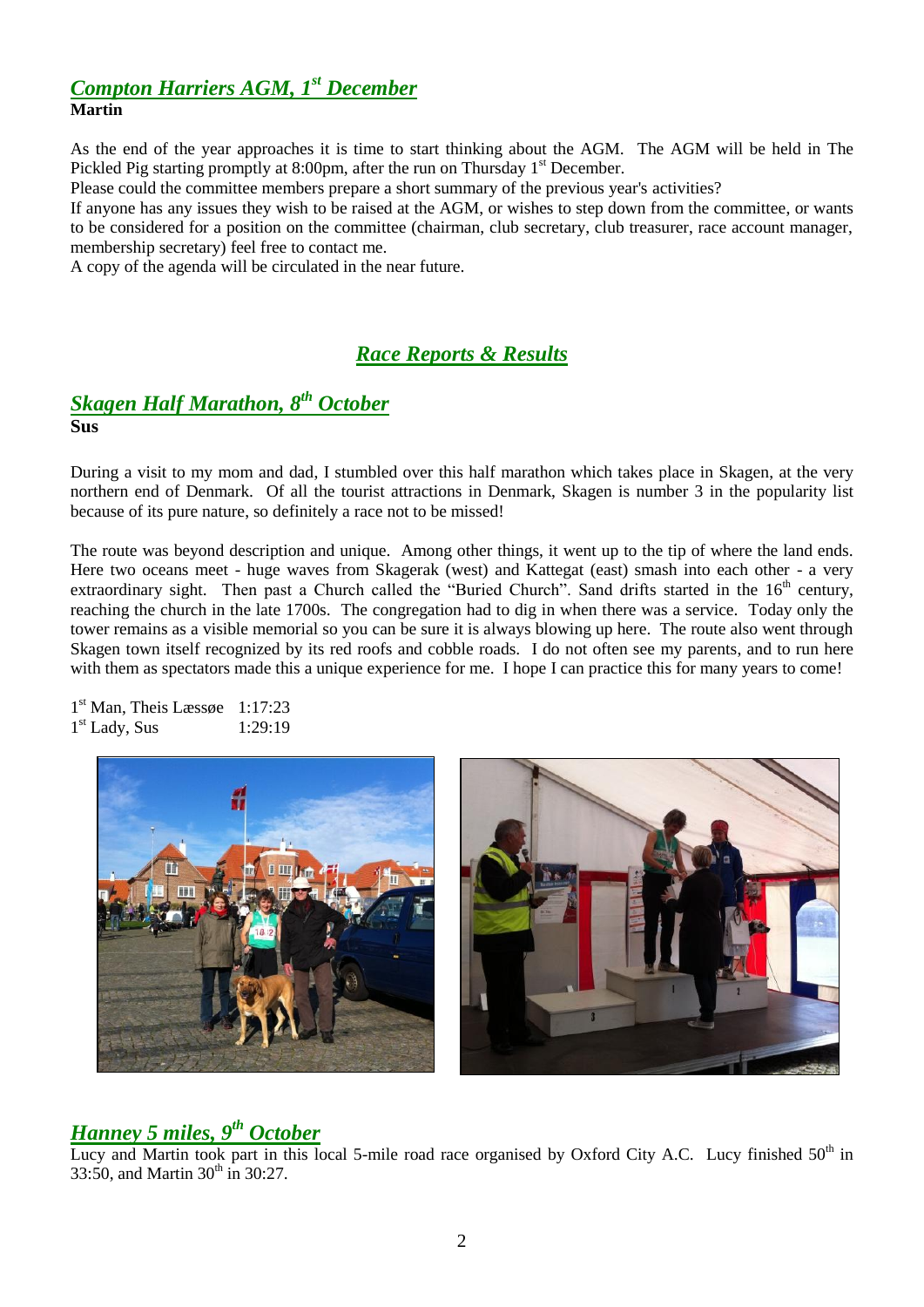## *Abingdon Marathon, 16th October*

Four Harriers ran well in the Abingdon Marathon. Martin finished in 3:06:47, Lucy in 3:19:47, Colin in 4:09:31 and Gillian, running her first marathon, in 5:43:58. The race winner was Steve Male (Oxford City A.C.) in 2:31:46, while first lady was Sophie Carter (Woodstock) in 2:53:55.

# *Cardiff Half Marathon, 16th October*

**Sus**

I have often wanted to do this half marathon but, because it always seems to be on the same day as the Abingdon marathon, I never had the opportunity; but this year it was going to be. Knowing it was a fast and flat route, I had high expectations of doing a good time. Ryan drove Phil and me to the start where we met up with Lee and Guy. The runners" village was rather confusing, and if I say that the toilet queue was more than 100 meters long I am not joking. Phil and I tried desperately to find another solution but there seemed to be no bushes or trees in the whole Cardiff area; Ryan tied a knot in his and went to the start line. Phil and I did not make the start, but as it is chip timed it should not make a big difference. However I just did not have any spark or ignition in me and I do not know why. I had been tapering for the last few days up to the race so I should have some sort of explosion in me but it just wasn"t there. I find it a bit bizarre because the previous week I had done a spontaneous half and everything just seemed to work and I was flying, but not this weekend. I presume this is one of the beauties about running, great when it goes well and frustrating when it doesn"t.

The rest of the gang all seemed to be doing well, Phil even managed to bag a PB by a whole second, well I guess every second counts and in Phil"s case it really did. Results are below:

| 1:24:00 | $154^{\text{th}}$  |
|---------|--------------------|
| 1:30:16 | 403 <sup>rd</sup>  |
| 1:31:11 | 532 <sup>nd</sup>  |
| 1:38:32 | $1324^{\text{th}}$ |
|         |                    |

## *Beachy Head Marathon, 22nd October* **Pete H**

After lots of persuasion I decided to enter this year"s Beachy Head Marathon even though I planned to do little running throughout the summer as I wanted to spend more time on my bike. Thus I only managed one run over 8 miles in the six months leading up to this event and no races other than the two Harriers / IAH ones back in June. Not exactly what is prescribed in the training manuals.

I entered as a Harrier but ran in Finch Coasters' colours as I travelled down on the team minibus. We set off at 5am since the vehicle had a speed limiter fitted – I attempted an overtaking manoeuvre, foot hard down on the accelerator, but as soon as the speedometer reached 62mph it was like hitting an invisible force field. Nonetheless we reached the coast in time to see the sun rise over Eastbourne. This was to be the prelude to a beautiful day with clear blue skies throughout.

Driving along the seafront it soon became apparent that there was a strong wind that added to the list of things to overcome during the race. Next up what must be the most difficult start to any race. After 100 metres of flat tarmac the course ascends what seems to be a near vertical hill. Suffice to say most of the field walks at this point. As my race strategy was walk up, run down I went with the majority decision. By the halfway point no one was even attempting to run up the hills.

Being an off-road race I wasn't expecting many spectators but the opposite was true, particularly in the villages we passed through. Entertainment was provided by a bag piper and a two piece band en route. In addition there was a Scottish woman who passed me several times then stopped and turned around before berating her husband for not keeping up with her. As soon as he caught up she would speed off again.

The second part of my strategy was to treat the event as a social training run so, when not admiring the stunning views, I spent most of the time chatting to other runners. Not to mention a conversation with a marshal about meanders and oxbow lakes – the Cuckmere River, the valley of which we ran along, is *the* classic example.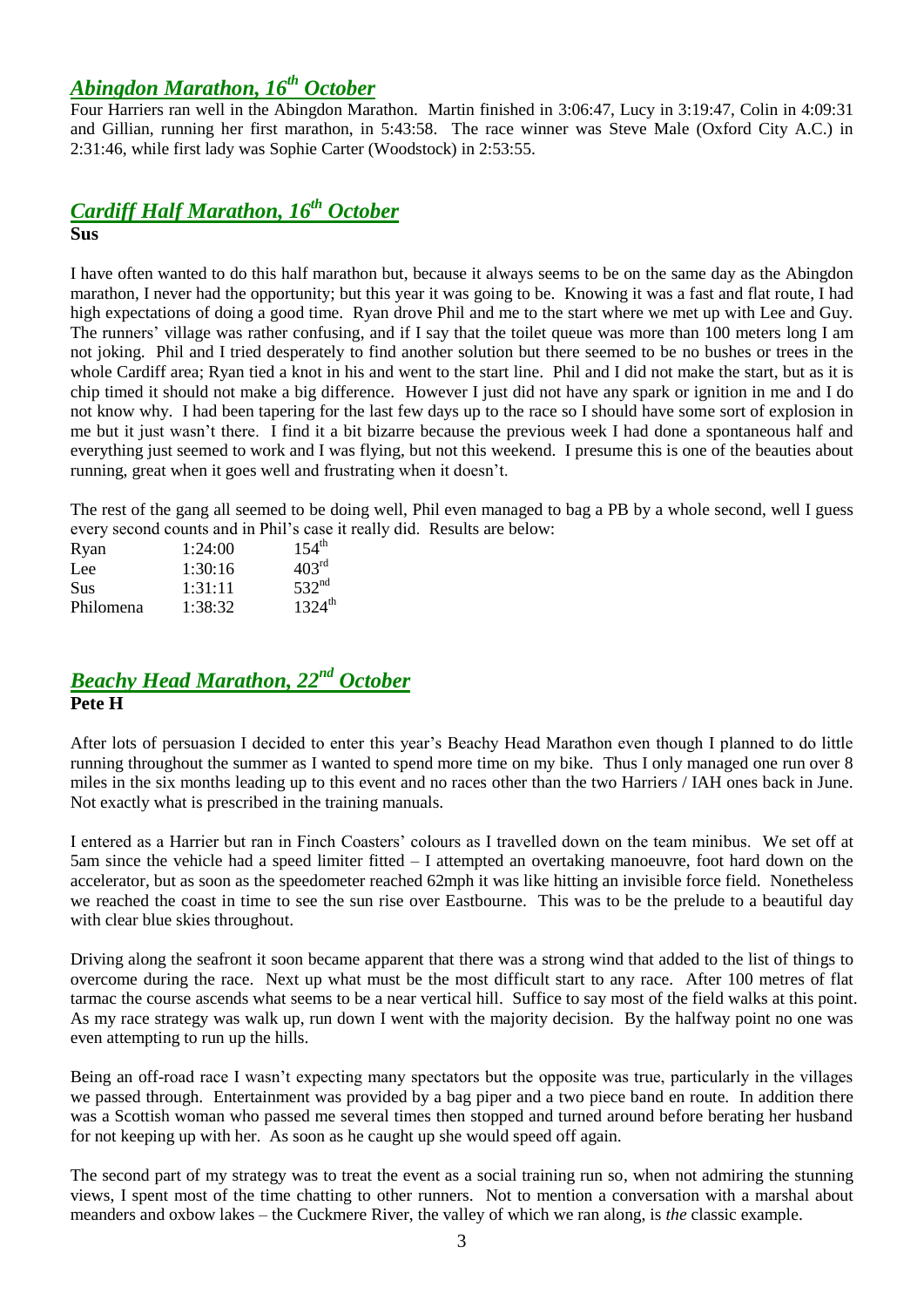And then there were the checkpoints – not just drink stations they had Mars bars, hot-cross buns, cakes, biscuits, bananas, jelly babies, even pork pies for the non-veggies in the field. These were places to linger at and consume a few calories.

As I didn't have a target time, the fact that there were very few mile markers was of no concern; in fact I didn't look at my watch for the entire race. At around 19 miles, at a guess, a couple of team mates caught me up where I"d been held up for a couple of minutes to allow the traffic to clear on the busy A259. We stayed together for the remainder of the race bar the final downhill where the other two took the cautious approach on the descent. Undaunted I 'went for it', fortunately a marshal warned me about some unexpected steps halfway down the hill. As we ran together for many miles I decided to await the "other two" at the bottom of the hill to the consternation of more than one person who pointed out where the finish line was. One of the more unusual official photos shows me looking the opposite way to the other runners coming past. We crossed the line together in 4 hours 53. No goodie bags at the finish but instead the more practical treats of a shower and a cooked meal.

After the race I bumped into Martin and Lucy who both finished in a most credible 4:02. The toughness of the course is best summed up by the fact that only 114 of the 1301 finishers completed the course in less than four hours. If you like hills this is the course for you!

## *Parkruns – an endorsement from Compton Harriers*

Parkruns are held each Saturday (same place, same time). They are free and are linked to a good website that presents a bunch of interesting statistics. The only thing you have to do is register your details and print off a bar code id which needs to be scanned at the finish of each race, if you want your time recorded. Several Harriers have recently taken part in parkruns and thoroughly recommend them.

### *Martin says:*

Last Saturday Lucy and I popped over to Rye Meadow, Abingdon, to take part in our first parkrun. Not simply as a pleasant diversion from marathon running, but with the intention of getting some extra speed work under our belts. We were not disappointed. 72 folks turned up, including Meena, for a 5 Km dash on the banks of the Thames. The race started at 9:00am which meant we were back in Rowstock shortly after 10:00 for our morning cup of tea, marvellous.

### *Sus says:*

I have tried these Park runs a few times. The nearest to us is Abingdon but Oxford is just coming up as well. I can fully recommend them; you enter once (entry is free) and then you can run them every weekend. As they always take place on a Saturday they do not clash with many races. They are only 5k and I personally use the first part as a warm up and then go a bit mad on the last bit of the run. They are properly timed and there is even a man taking photos so you can see how you look, and your result is up before you reach home. If you do it regularly it will also give your average time and best time. But the best is yet to come; afterwards runners meet up for a cappuccino and cake at the nearby cafe where you get a discount if you show your entry ticket! So what are you waiting for?

### *Sue says:*

I also did my first Parkrun recently, at Reading. The Reading parkrun has been established for some time, and attracted 257 runners on this occasion. The whole event was 'right up my street'. This course is also by the Thames and includes a nature reserve. It's a nice flat route, though was a bit muddy in places after the rain. Everything was well-organised, and I had a good hard run and was back home by 10:30 to enjoy the rest of the day.

Have a look at the parkrun website [http://www.parkrun.org.uk](http://www.parkrun.org.uk/) for general information about the parkruns nationwide. For specific details of the Abingdon event see:<http://www.parkrun.org.uk/abingdon/home>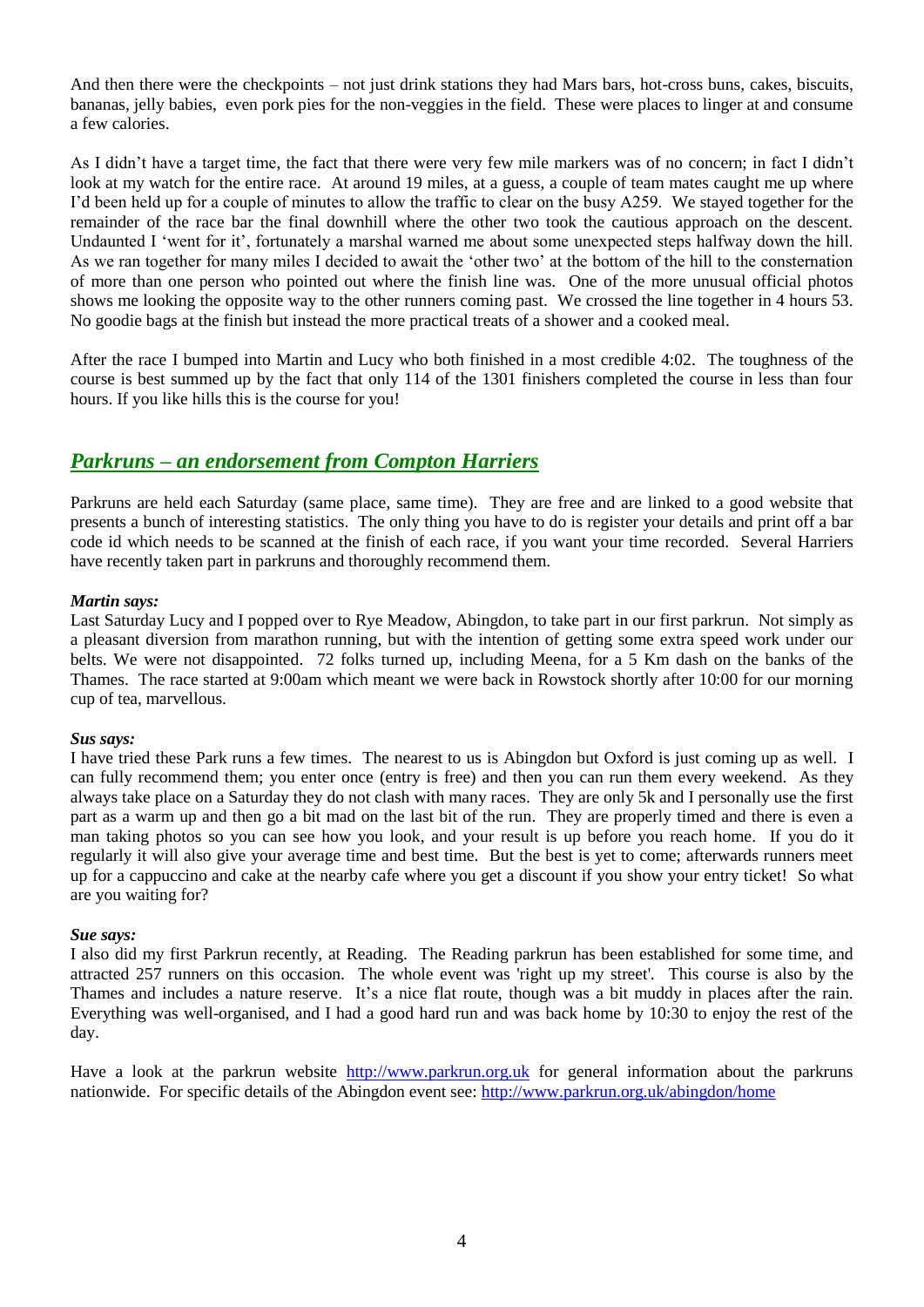## *Running Life Series no. 8* **Sue Francis: Evolution of a Compton Harrier**

Running is in my genes! My parents met at Windsor and Eton Athletic Club in the mid-1960s. My Mum did well at sprints and hurdles, while my Dad excelled at the 400m and 800m and also cross-country. Their running rather fell by the wayside when my sister and I came along but, by the time we were aged 5 and 7, they decided they wanted to get some fitness back and to introduce us to running.

Our weekly "training session" was a pre-breakfast Sunday run along the top of Lardon Chase – a distance of about 500m, but it seemed a long way at that age! My Dad gave me and Sarah a big head start while Mum jogged along at the back with a rucksack full of marmalade sandwiches, the post-run breakfast which was eaten at the top of the hill, usually while sitting halfway up a tree. This is why Lardon Chase is still one of my favourite places to run.

The primary school sports day was held on the local rec. I was useless at the skipping race because my rope always got knotted. However, I was quite good at the 200m (once I realised I was allowed to run through the tape and didn"t have to stop at it). At secondary school, I tended to win the 800m on sports day but, when selected to represent the school at this distance in the area sports, was totally outclassed. I did break the school long jump record for under-15 girls, in a sandpit where one had to dodge the dog turds. But my sister added 30cm to the distance the following year. Our school "x-country" route was a 1-mile run on pavement!

Dad increased our training to include sprinting in the rec., and 5- 10 minute road runs. Initially, he used to give us a head start and catch us up but, as we improved, he took to following us on his bike with a stopwatch. There was a bit of inner competition between me and Sarah. I used to think that I should be better because I was older; Sarah had more natural talent and always wanted to be first. She was also like a beanpole while I had a bit more flab on me; my Dad used to jokingly call us "fat kid" and "skinny kid". I sometimes like to tease Sarah that this has now been reversed! It was a good thing when I started to show more promise at middle distance races, while Sarah did well at sprinting and field events, which stopped us directly competing.



In 1986 we joined Reading Athletic Club. Sarah was immediately an asset to the team in sprints, hurdles and long jump. I used to be asked in "fill in" any events when they were short of people. In 1987, I had to run in the 3000m – the furthest I had ever run - but this was not as scary as doing the 400m hurdles in a rather high-standard competition! Once at Henley sixth form college, I joined the Wednesday afternoon running club and was introduced to long runs led by Mr. Baldwin the maths teacher. Our small group included the memorably-named pupil Ashley Agar, and we ran some scenic and challenging routes via woods, nature reserves and the Thames Path, always finishing with the hill climb back up to the college.

I had my "big break" in March 1988 in the English Schools x-country in Chesterfield. My abiding memory of this weekend is that I was accommodated by a very nice family, but the lady had made a beef hot-pot for tea – she kindly knocked up a jacket potato once I plucked up the courage to confess I was a vegetarian! Back to the race, having just scraped into the Oxfordshire team I surpassed everyone's expectations, including my own, by beating several of my team-mates who were usually well ahead of me. Something had just clicked, and the improvements came in leaps and bounds. That summer, I smashed my PBs for 400, 800 and 1500m and became a key part of Reading A.C."s middle distance team.

In October 1988 I started at Bath University. This was before the days of the Bath Uni high-performance sports training facility, but there was nevertheless a thriving running club which I joined at the "freshers" fair". There were three organised sessions each week. The drills and hills session used the hill which is now the skeletonbobsleigh practice run for the British team. John Dainton"s circuit training session was good but tough, always finishing with an exhausting pyramid of shuttle runs up and down a huge sportshall. I remember once doing a terrible fart which engulfed my fellow circuit-trainers, who were already gasping for breath during the shuttle runs. Amidst expressions of disgust Charlie Blackham, one of the rowing team, got the blame. Howard Grubb led some enjoyable Sunday runs along the Kennet & Avon canal, usually including an interesting feature such as an aqueduct or a castle. I"m still in touch with Howard – he"s a statistician and designed a race pace calculator to which Mo has a link on our website.

In between these organised sessions, I trained on my own. This was the first time I"d trained without the supervision of my Dad, but I"ve always been self-disciplined and focussed and I upped my training to 6 days a week. It's an innate part of my character that I always have to do my best at whatever I take on, otherwise I am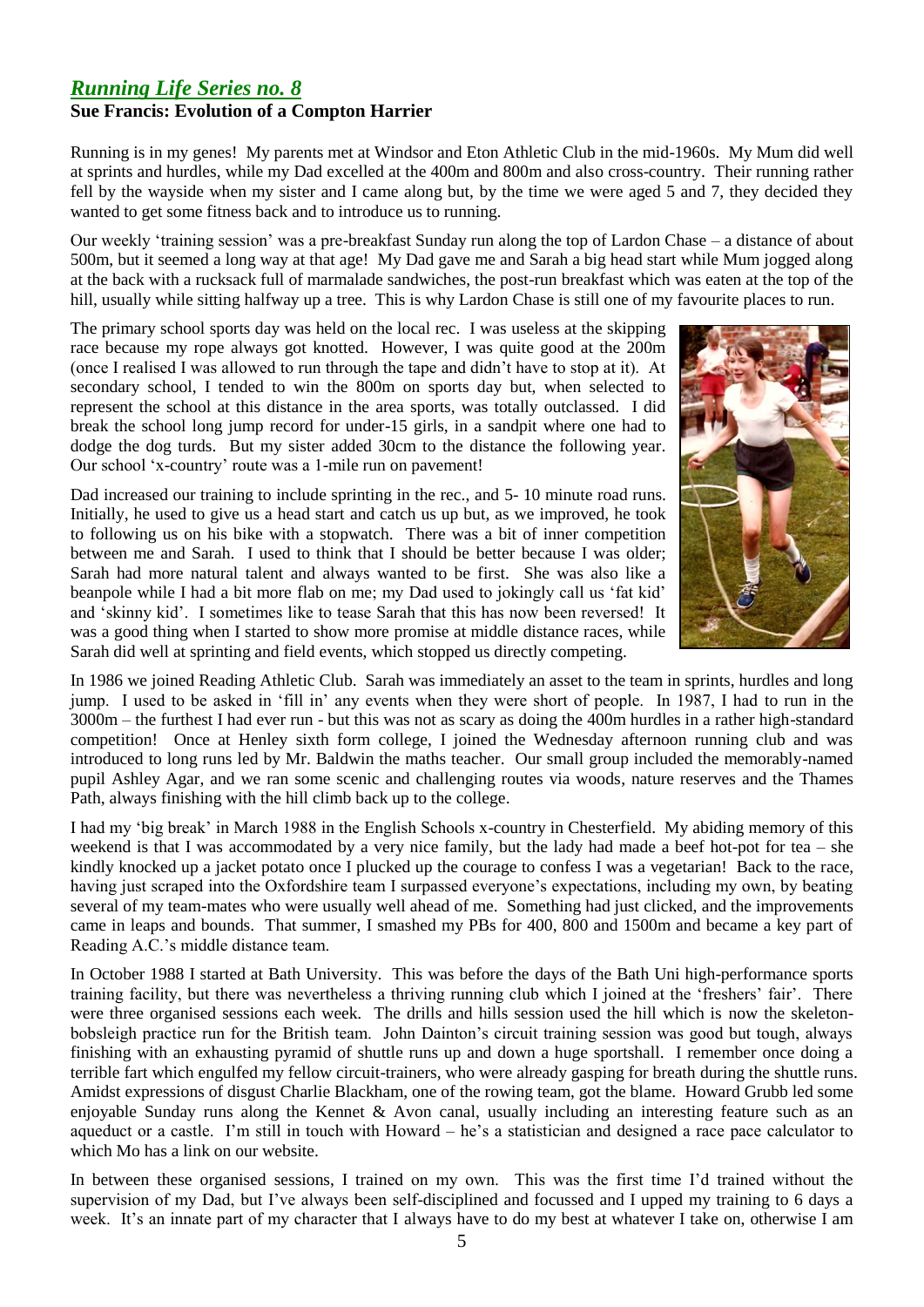disappointed in myself. This kind of attitude can be rewarded with good results, but can also put a lot of pressure on you. I took self-discipline to the extreme, strictly following my training regime and carefully watching what I ate. I was very fit and setting good times, but ended up with a foot injury (my feet continue to be my weak spots). I also lost quite a lot of weight, but didn"t really think much about it until I went home for the summer holidays and people started asking what was wrong with me! I had to be a bit more careful after that.

In the winter we competed in the Reebok cross-country league against Bristol, Reading, Oxford and Exeter Universities. The host university always provided a meal of sausage, chips and beans after the race. I generally finished in the top ten; three of my teammates, Claire, Gill and Sophie were better than me when they were fit, but they often seemed to be injured or ill so I was frequently top-scorer. The Bathwick Hill race was an annual 3-mile charity event which started at the University (on top of a big hill) went helter-skelter down Widcombe Hill into Bath, then came back up Bathwick Hill. In the summer we competed in track events including the British Universities Champs; my claim to fame here is that I led the first lap of the 1989 800m final (yellow & black vest in the photo), although I eventually finished  $6<sup>th</sup>$ .



On my first day of work at IAH-Compton in 1991, I set out on an exploratory evening run and bumped into Dick and Fiona who took me up to Lowbury Hill. Upon joining Compton Harriers later that week, I experienced a different side of running – long sociable clubnight runs, where you didn"t have to run flat-out to get a good workout. I"d soon entered my first ever "long" race, the Eynsham 10K. My evolution into a Compton Harrier had begun! Compton Harriers also introduced me to running in the dark; I find running on a cool tranquil evening under the stars can be very therapeutic. One November evening in 1992, a new bloke turned up to run with the Harriers, and Dick introduced him as 'Mo'. Little did I know that 11 years later Mo would be my husband!

Many of the Harriers were doing well at marathons and long-distance trail races, but I always managed to avoid entering these by volunteering to be a spectator, bagger or driver! However, in 1995 the Club decided to organise the first Compton Downland Challenge, and many of the Harriers were taking part as well as organising. I decided to enter the 20-miler, with no real goal other than to finish, and found myself first lady home. And so began a period of 10 years when the Compton 20, The Grizzly and other 15-20 mile multi-terrain challenges regularly featured in my winter race list. For me, these races were totally different to what I had previously been used to. The clock didn"t really matter and it felt a real achievement just to finish. And having the time to appreciate the scenery, and the breath chat to other runners en route, made for a totally different experience. I only really stopped doing these events in 2004, when Mo and I took on the Compton Challenge time-keeping job and that became an excuse not to run the CDC! I really should have a go again.

In July 1999, I wasn"t very well. But this was no ordinary illness, it was the beginning of the worst 18 months of my life. I felt almost permanently achy and nauseous, I had horrible headaches, pains in my chest and the feeling that I couldn"t breathe. I lost my appetite, my confidence and my zest for life, and I hated being so pathetic. I tried to run a couple of times a week, as the fresh air and friendship and support of the Harriers did help, but everything was such an effort mentally as well as physically. I saw several different specialists, but only when I was prescribed anti-depressants did I start on the upward spiral again. Looking back, the onset of the illness had followed a stressful period of my life, but I"d had no idea that stress could cause such physical symptoms. Recovery was a gradual and sometimes frustrating process, with occasional set-backs over the next couple of years, and I still have to be careful not to over-stress myself.

At the start of 2001, when I was able to start building up my running again, it was great just to be able to enjoy it without feeling ill, and I didn't know or care if I'd ever get back to my former level of fitness. It took another 2 years before I had the confidence to really push myself again, and the competitive spirit and decent performances came back. I"ve always felt some kind of inner satisfaction, sense of purpose and post-run euphoria from pushing myself to the limit. I like the fact that running is an individual sport and performance doesn"t rely on team-mates or equipment. At the end of a good run, I can think "I did that by myself" and feel proud (though there"s always the downside of not having anyone else to blame for a bad run!). Prizes and recognition, while always appreciated, don't really matter. The vast majority of my runs are 'against the clock' - I need to have a meaningful distance and time to write in my running log and compare with previous performances. But long exploratory runs and cycle rides provide a nice change. I also enjoy cycling hard as a form of cross-training and, if I ever had to give up running, I would find cycling an acceptable alternative because it is an individual sport and can be against the clock. I do enjoy the short sharp distances, and will always have a preference for these while I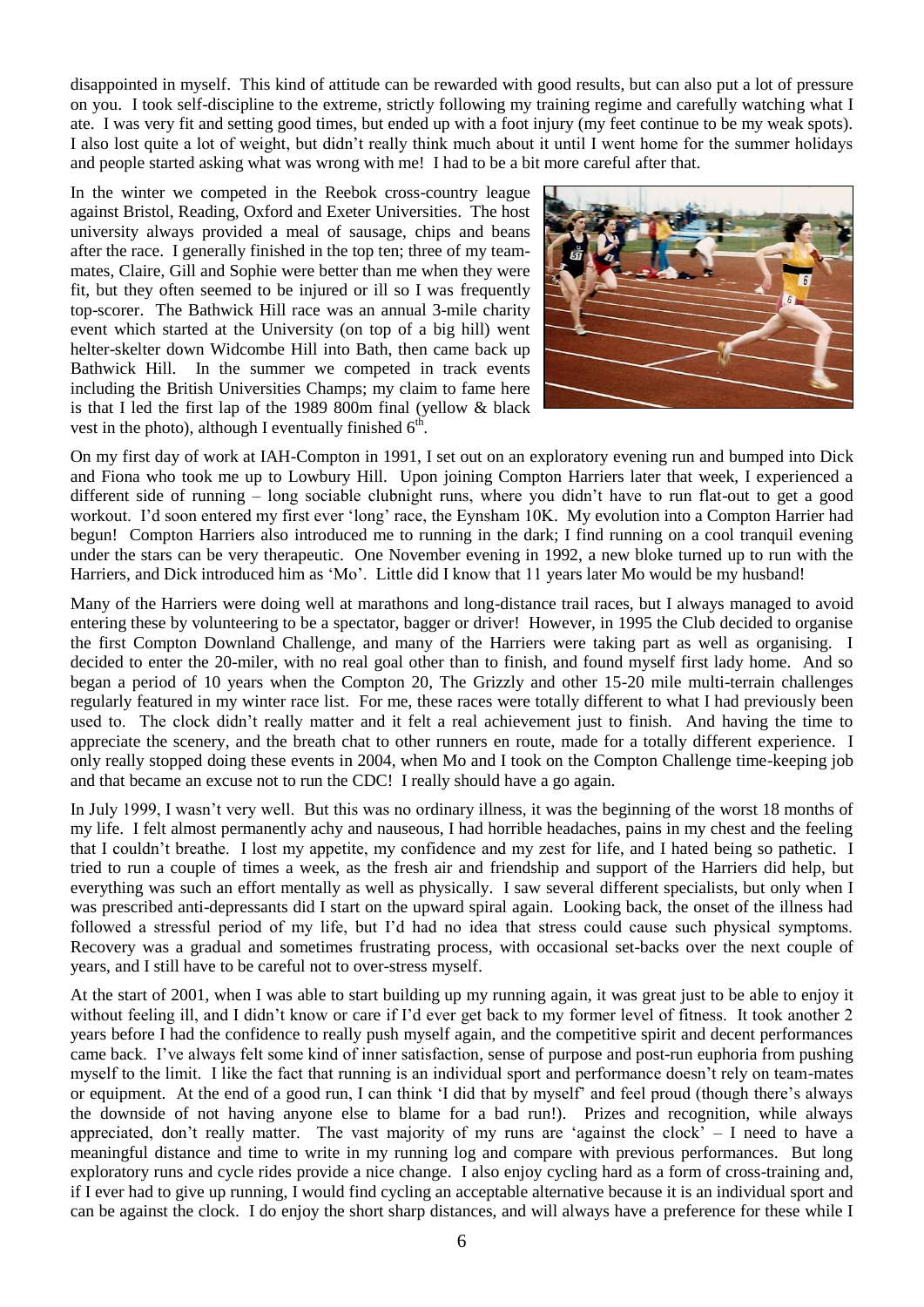can still manage to maintain a reasonable level of track speed. However, my best and most enjoyable performances this year have covered a range of events: a 1500m track race at Tilsley Park, the Boundary Run, and the Back-in-a-flash multi-terrain 5K.

When I first joined Reading AC at the age of 16, I thought it was amazing that one lady was still running very well at the grand age of 26; I couldn't imagine being 26, let alone still running at that age. But now running's been such a bit part of my life for so long that it sort of defines me – if I cannot run, then I"m not me! I can"t imagine a time when I will ever stop running and you, my fellow Harriers, provide so much inspiration. Those who have just taken up running in their 40's, those setting PBs in their 50's, and those still running in their 60's are all the proof I need that running can be a sport for enjoyment and success into middle-age and beyond.

## *Website update… http://www.comptonharriers.org.uk* **Mo**

### *Links of interest this month:*

Slightly different this month … I have included various links within my article below. Some of the points may be a little thought-provoking … but hopefully you will find it interesting as well.

My article this month:

### *Running can be a very risky business*

Before you go out for a healthy, body-revitalising run, have you considered *all* the risks to which you are exposing yourself? Quite apart from the obvious hazards of tripping over roots, twisting your ankle in a pothole or running into a lamp post, not to mention leaping from the path of a speeding vehicle whose driver either hasn"t seen you or likes to keep runners on their toes!

Well, there is a less obvious hazard that can present you with risks you may not have even considered ...

*Air Pollution:* Anyone is at risk of being affected by air pollution, especially in urban areas, but runners are even more vulnerable. Your lungs pump 8 to 12 litres of air per minute during routine every-day living but, as soon as you start your training run, this can very quickly increase to as much as 150 litres per minute, so exposing yourself to larger doses of air pollutants (the main culprits being vehicle exhaust emissions and products of combustion from central heating systems and industrial plant). *Toxic gases* add to the risks, particularly nitrogen dioxide and ozone which is formed as a result of UV light reacting with vehicle emissions, and this tends to be at its highest levels mid-afternoon. The toxic mix irritates the airways, worsening chest problems especially for asthma sufferers. High levels of air pollution combined with vigorous exercise can also increase the symptoms of hay fever (Pete H take note!), which is believed to affect a quarter of the UK population. So, what's the answer? Stick to the wide open rural spaces of course, but there are other precautions you can take if you unable to do this.

Firstly, runners tend to be much fitter than the average person and with their healthier lifestyles they are less likely to suffer cardiovascular or respiratory problems that could be made worse by air pollution.

Secondly, there is a simple action plan that can drastically reduce your exposure to air pollution.

- *Avoid danger days:* Very hot, sunny days with no breeze can lead to the formation of a toxic cocktail of pollutants that linger in the air, so if you don"t need to use your lungs to sample these pollutants, make it a rest day and, if you are in town, why not seek a less polluted route by visiting [http://walkit.com.](http://walkit.com/)
- *Chose the right time of day:* If you can, get out for a lunch-hour run instead ... this is also better for hay fever sufferers, as plants tend to release most pollen in the early morning and late afternoon. Save more intense workouts for less polluted areas and times of day. Avoid running at peak pollution times. You can check air quality in all areas of the UK by visiting the DEFRA website at [http://uk-air.defra.gov.uk,](http://uk-air.defra.gov.uk/)
- *Increase your intake of antioxidants:* Air pollution increases levels of oxidation in the body so by increasing your diet of antioxidants you can reduce the effect and protect your body cells. The simple way to do this is to eat loads of green vegetables such broccoli, cauliflower, kale, turnips, Brussels sprouts, cabbage, radish, turnip and watercress. If you don't feel able to increase your intake of all those vegetables, you can check out the food-based green supplements available on the [http://www.revital.co.uk](http://www.revital.co.uk/) website or for more information visit the 'Food Doctor' website at [http://www.thefooddoctor.com.](http://www.thefooddoctor.com/)